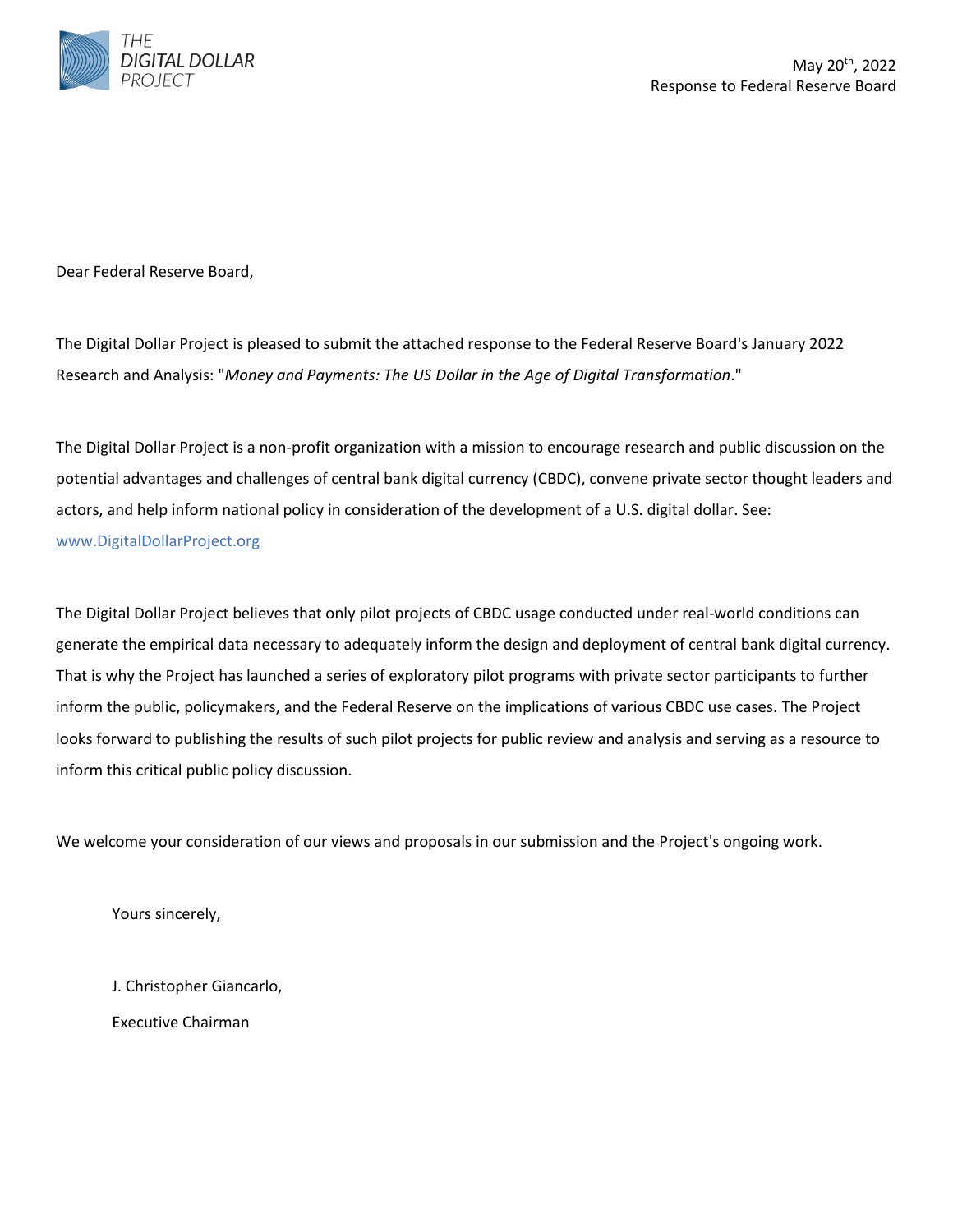

### **The Digital Dollar Project**

#### **Response to The Federal Reserve Board**

#### **Money and Payments: The US Dollar in the Age of Digital Transformation<sup>1</sup>**

#### **Introduction**

The Digital Dollar Project (DDP) is a non-profit organization with a mission to encourage research and public discussion on the potential advantages of a digital dollar, convene private sector thought leaders and actors, and help inform national policy.

#### **CBDC Benefits, Risks, and Policy Considerations**

1. What additional potential benefits, policy considerations, or risks of a CBDC may exist that have not been raised in this paper?

The DDP looks forward to the Federal Reserve Board's (FRB) planned deeper studies into financial inclusion and programmability as key benefits of a Digital Dollar. Although the FRB paper discusses various applications and use cases for CBDC, the paper doesn't discuss interoperability in detail, a feature that will be critical for widespread adoption and utility. By acting as a base layer for digital economic activity, CBDC could facilitate interoperability globally across digital asset networks. Designing a CBDC that enables intelligent interoperability to connect with current and future financial infrastructure systems domestically and abroad would advance the dollar's role in global transactions such as trade or remittances.

In the FRB discussion paper, there is also an absence of the potential benefits that CBDC could provide to wholesale settlements and capital market infrastructure. As tokenized economies emerge, a natively tokenized US central bank currency could complement the account-based Fedwire and FedNow systems and provide a modernized payment system. CBDC settlement for clearing and settlements could reduce counterparty risk and trapped liquidity, increase capital efficiencies, provide a more efficient, automated workflow, guarantee that cash and securities are delivered, and provide added transparency to regulators. While these benefits have been proven in other pilots globally, the DDP is pleased to explore further and quantify the benefits of CBDC settlement to support the US post-trade infrastructure

<sup>&</sup>lt;sup>1</sup> Money and Payments: The US Dollar in the Age of Digital Transformation,

https://www.federalreserve.gov/publications/files/money-and-payments-20220120.pdf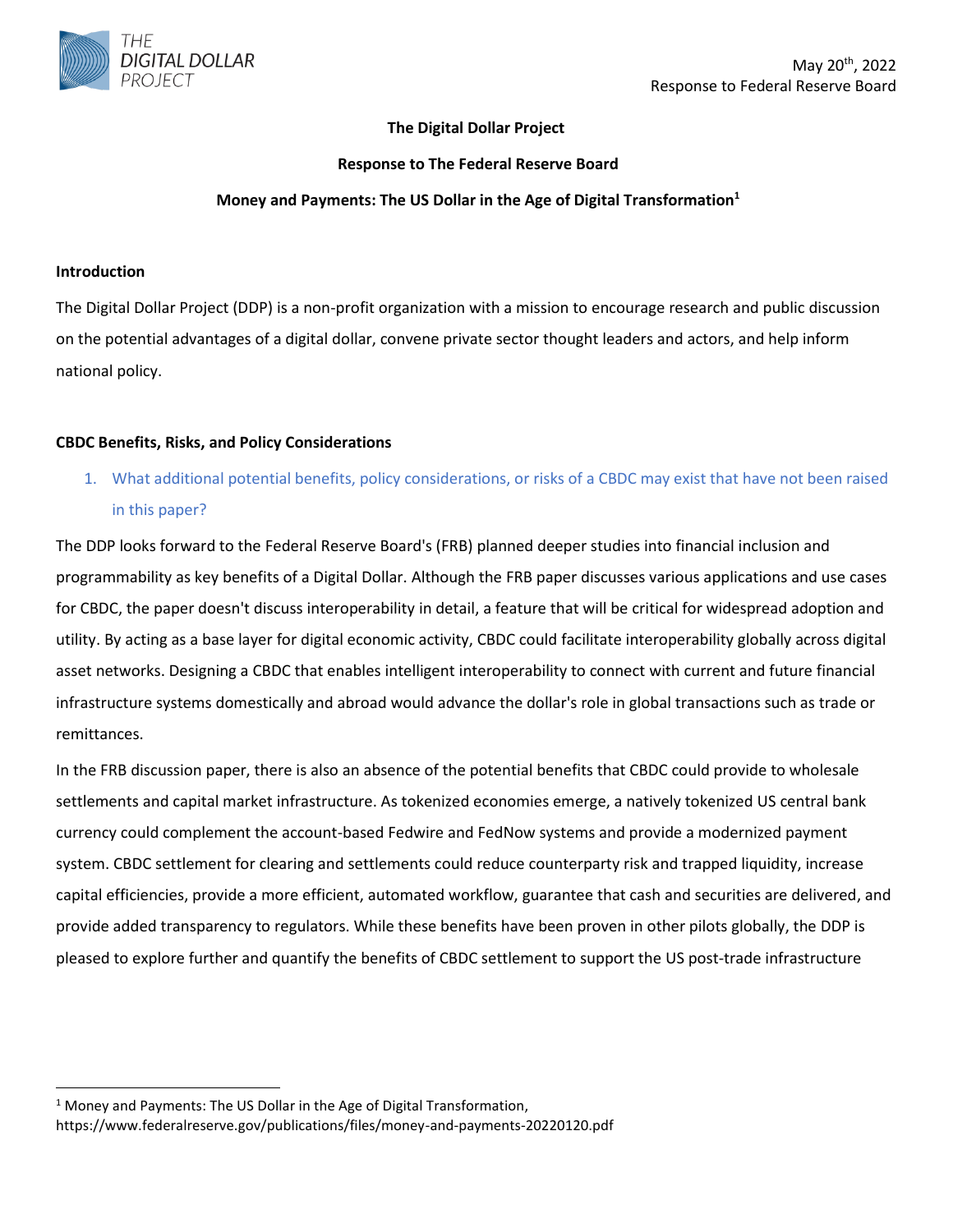

during the Lithium Pilot Program with the DTCC<sup>2</sup>. The data and outcome of this pilot will be made broadly available to the public and the Federal Reserve Board members in their consideration of a CBDC.

### 2. Could some or all of the potential benefits of a CBDC be better achieved in a different way

Although there are diverse payment solutions in the US, a Digital Dollar is the only medium that could provide a digital and cash-like bearer token issued by the central bank. It is possible that the benefits of CBDC can be idiosyncratically addressed by other solutions; however, they likely would be point solutions, whereas a tokenized CBDC offers the potential for an extensible system that could be built upon and enable a new ecosystem of services. Furthermore, a CBDC is the only instrument that could provide the transactional benefits of digital currency with the stability, trust, and risk weighting of central bank money. A CBDC is not antithetical to the development of other digital assets and rather provides consumers greater optionality across payment types and digital asset activities. The DDP envisions CBDC as an underlying asset network upon which industry participants could provide unique and customized services (e.g., digital wallets, banking capabilities, stablecoins, and automated payment information).

### 3. Could a CBDC affect financial inclusion? Would the net effect be positive or negative for inclusion?

Depending on design choices, CBDC could provide financial institutions and financial technology companies – in partnership with community outreach efforts -- with the underlying CBDC technology upon which to build inclusive payment and banking services. Regulated institutions can develop digital wallets that provide unique services and cater to distinct user bases. The DDP believes that lower operational, technology and regulatory costs related to offering digital wallet solutions for the custody of tokenized digital dollars may hold advantages over traditional bank accounts in terms of expanding access to underserved populations. For example, if designed with assured privacy and manageable onboarding, CBDC could provide a more accessible and less expensive option for traditionally underbanked communities who pay high fees to access the digital payment ecosystem. Financial inclusion benefits will also depend on design considerations such as maintaining a cash-like model that provides offline payment abilities, privacy, potentially tiered identity verification requirements, and distribution through the two-tier banking system, inclusive of regulated fintech companies. The BIS has recently posited that although not a panacea, central banks could use CBDC as a tool to promote financial inclusion in "promoting innovation in the two-tiered payment system, offering a robust and low-cost public sector technological basis and novel interfaces, facilitating enrolment and education on CBDC, and fostering

 $^2$  Learn more about the Lithium Pilot Program with the DTCC, www.dtcc.com/news/2022/april/12/dtcc-building-industrys-firstprototype-to-supports-digital-us-currency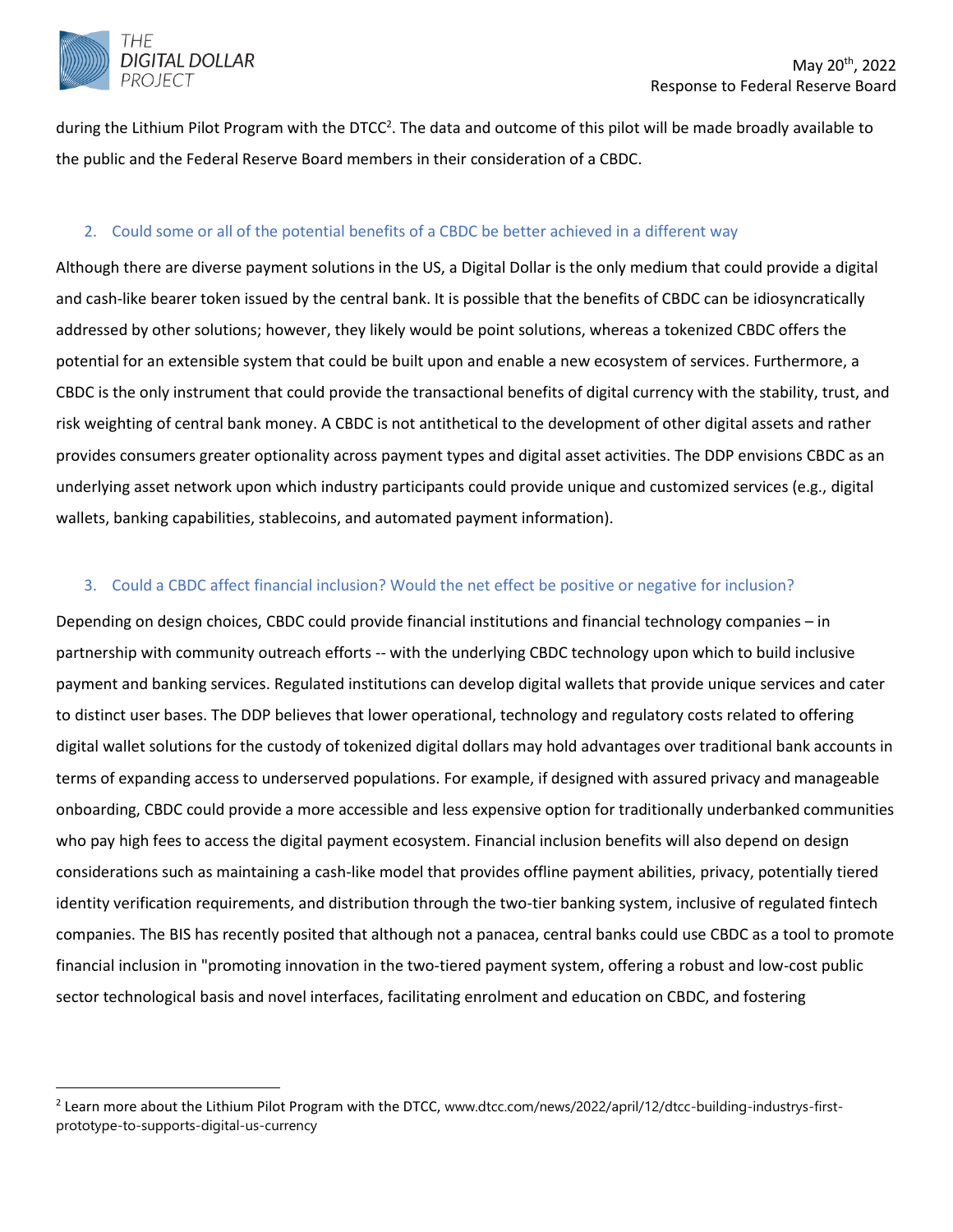

interoperability among multiple dimensions".<sup>3</sup> Privacy will be critical to realizing the potential inclusion benefits of CBDC. Some portion of the unbanked prefer not to place their money in banks due to privacy concerns, and these people seem unlikely to transact heavily in a CBDC unless they are confident that privacy is assured.

Similarly, while it is vital to ensure robust KYC and other financial crime protections akin to what banks and other money services businesses have in place today, it will be critical to assure that these processes do not come at the cost of preventing people from accessing CBDC. Given how challenging it is to accurately verify identities, a better system for digital identity, or at least standards for such a system, could facilitate broad access to financial services when linked with CBDC distribution. In cases of disaster relief, such as distributing COVID relief funds, the US found challenges mainly in identifying the proper recipients, rather than a function of the speed in the payments systems.

# 4. How might a US CBDC affect the Federal Reserve's ability to effectively implement monetary policy in the pursuit of its maximum employment and price stability goals?

The Federal Reserve should view a US CBDC as a policy tool, not as a policy expression. Implementation of a digital dollar should be monetary policy neutral, without a view on issues of money supply. It is reasonable to expect that the Federal Reserve will be no less prudent in deploying and managing CBDC than it is in respect to the existing money supply.

### 5. How could a CBDC affect financial stability? Would the net effect be positive or negative for stability?

The impact of CBDC on financial stability will depend on how a CBDC is designed and deployed. The DDP recommends that the Federal Reserve continue its approach of engaging with the private sector to understand design requirements and build public confidence. If appropriately designed and distributed through banks and regulated intermediaries, with programmable money features, the negative effect of CBDC on financial stability could be negligible. A CBDC should not include features that would hinder the US Dollar as a store of value and safe-haven asset. There are appropriate concerns that a US CBDC might decrease money held in commercial banks. But without empirical data to gauge user habits, there is a lack of evidence to support any assumption of a change in commercial bank usage. There is also the potential that CBDC increases the flow of money into the banking sector, especially if previously un-or-under-banked communities shift US CBDC into bank accounts because of the ease of doing so. Only pilot projects of CBDC usage conducted under real-world conditions can generate the empirical data to know whether mobile devices and digital wallets provide attractive on-ramps for underbanked populations to move US CBDC to banking services offering interest on deposits and government insurance. Only real-world testing can answer whether the greater ease in converting

BIS, "Central bank digital currencies: a new tool in the financial inclusion toolkit?" https://www.bis.org/fsi/publ/insights41.htm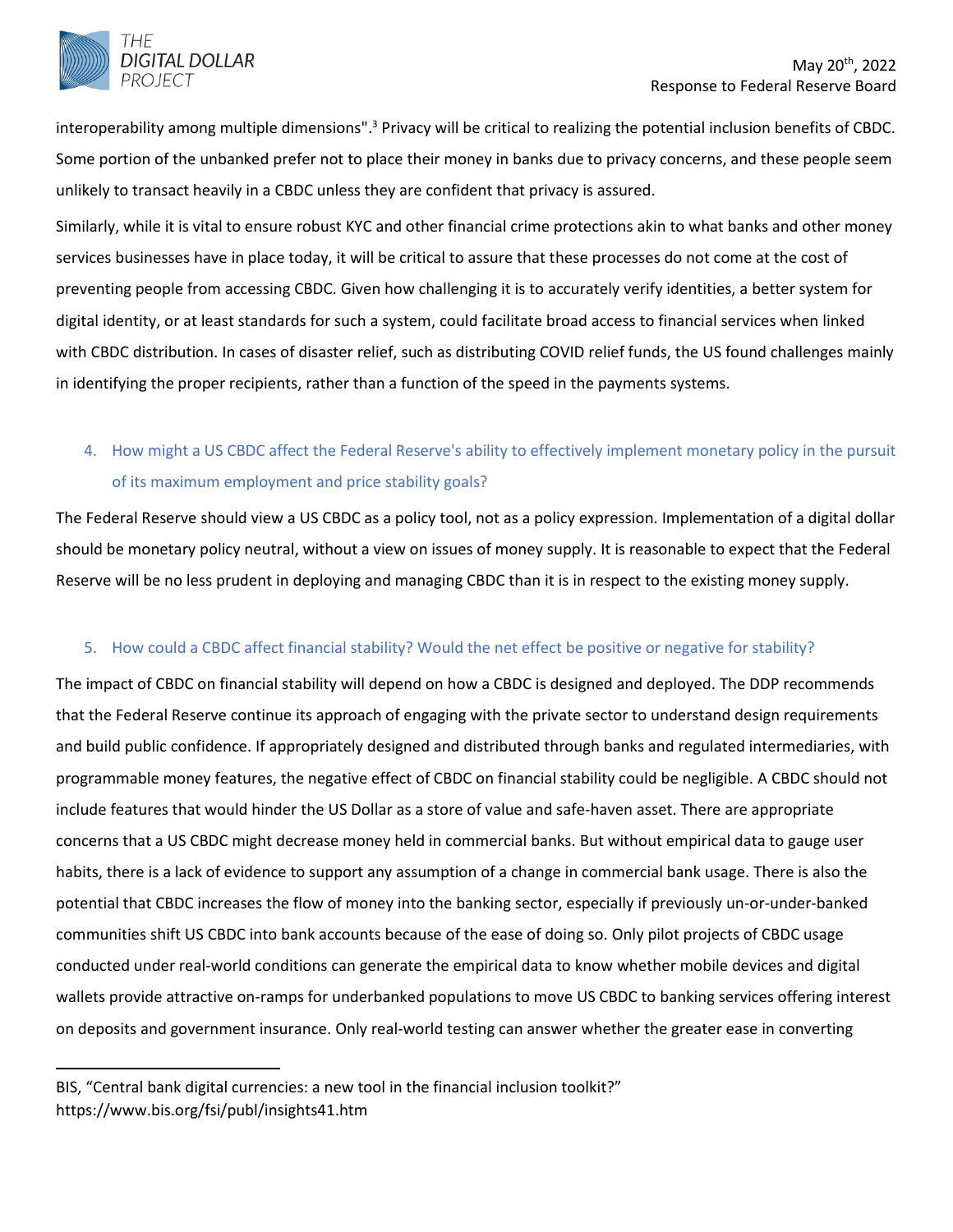

commercial bank money into digital dollars would make people more or less likely to do so in a panic. More specifically, it is very possible that if consumers know they can readily convert commercial bank money (or FDIC insurance payouts) into a digital dollar, then there would be less reason to run on a bank.

## 6. Could a CBDC adversely affect the financial sector? How might a CBDC affect the financial sector differently from stablecoins or other nonbank money?

Concern has been raised that introducing a CBDC could lead to a disintermediation of the banking sector. However, the magnitude of potential impact is unclear and will depend on the design of a CBDC and how attractive it is to hold and use, compared to commercial bank money. The desire for consumers to hold and use CBDC tokens will depend on design considerations such as privacy, programmability, interoperability, and public confidence. To get these considerations right, the Federal Reserve should engage with the public to understand preferences and design tradeoffs. Higher levels of disintermediation could have implications for the efficiency of credit provision in the economy – specifically, leading to more expensive credit and tighter lending criteria (already a challenge for the underserved communities). It is arguable that without safeguards or system assurances on convertibility, CBDCs could exacerbate financial instability during periods of economic stress as people would likely seek to substitute bank deposits with CBDCs. The same set of trade-offs that exist today between cash and account-based funds, such as immediate access, security, interest on account, and access to other financial services, will also apply to greater or lesser degrees in the future of CBDC and online banking. If consumers are confident in their ability to exchange CBDCs for FDIC insured commercial bank money, the banking relationship should mirror the current cash model.

## 7. What tools could be considered to mitigate any adverse impact of CBDC on the financial sector? Would some of these tools diminish the potential benefits of a CBDC?

The impact of CBDC on the financial sector will largely depend on the design and deployment of the network. Decisions such as issuing a non-interest bearing CBDC and not providing FDIC insurance over CBDC tokens should mitigate any adverse impacts of CBDC and maintain the existing cash usage model. To understand and mitigate any potential adverse impact(s), the Digital Dollar Project (DDP) encourages the Federal Reserve to work with private institutions and participants to understand how they would use a CBDC. Regulators can learn more about the implications of a CBDC issuance by performing gaming simulations, pilot programs, and research studies with broad stakeholder involvement. To this end, the DDP intends to facilitate exploratory pilot programs with industry participants to further inform the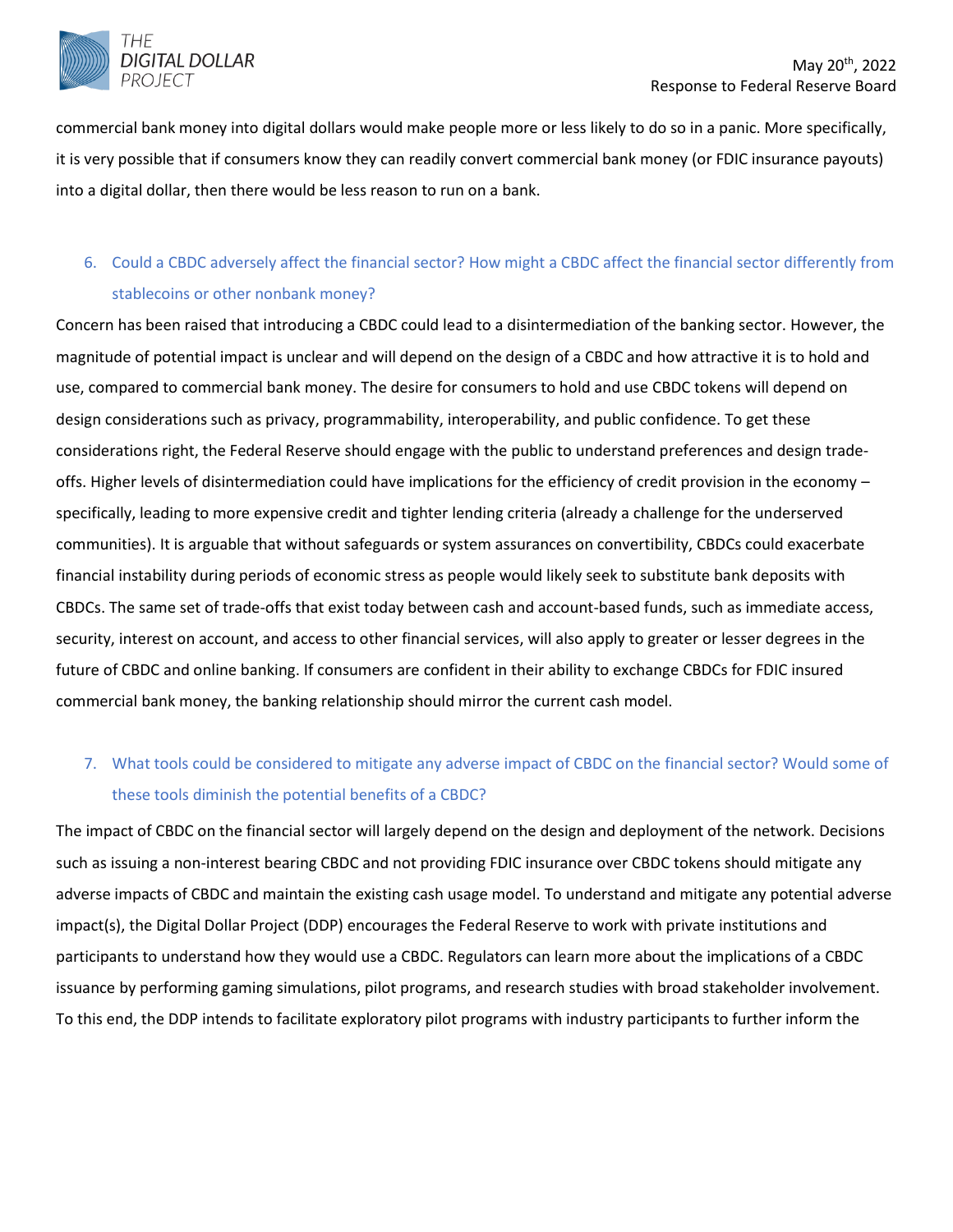

Federal Reserve and the public on the implications of various CBDC use cases.<sup>4</sup>

## 8. If cash usage declines, is it important to preserve the general public's access to a form of central bank money that can be used widely for payments?

As economies and people become increasingly digitally connected, the government should consider offering an alternative to central bank issued physical cash that is natively digital and prepared for ongoing migration of economic activity to a digital environment. A CBDC that resembles cash could maintain the existing usage of money while capturing the consumer preference for electronic, non-account-based payments. A CBDC could co-exist as a viable, third format of US currency, alongside cash and reserve accounts. A well-designed, intermediated CBDC with programmable money features could enable low- or zero-cost transfers through new models of custody and transaction rails to be determined through experimentation.

### 9. How might domestic and cross-border digital payments evolve in the absence of a US CBDC?

In the past decade, there has been substantial advancement in digital payments. In some cases, private and public sector actors are developing scale payment platforms that can serve billions of users. These platforms are usually accountsbased and centralized, which raises privacy, resiliency, and security concerns. If countries like the U.S. do not actively explore payment system design, it is likely that foreign centralized, scale platforms will gain further market share. Robust discussion around privacy expectations and practices may also be neglected.

Domestically, retail and wholesale stablecoin payment solutions are testing traditional account and message-based payment networks. Programmable money is a powerful tool that will continue to provide automation benefits from smart contracts, such as reoccurring and fractional payments across open economic systems. Stablecoin solutions are growing and evolving rapidly, though they would benefit from clear and coherent regulatory frameworks. In March 2022, the transaction volume of stablecoins backed by dollars was worth \$500 Billion. <sup>5</sup> Although the leading stablecoins are denominated in dollars, the US should further solidify dollar-denominated digital networks. These payment networks are typically underpinned by the Dollar, which still requires the movement of dollars at the end of the transaction. A CBDC could make stablecoin transactions more efficient by connecting stablecoin networks to CBDC networks. In the absence of a US CBDC, foreign CBDCs and scale payments networks will increasingly provide

<sup>4</sup> "Digital Dollar Project to Launch Pilot Programs to Explore Designs and Uses of a U.S. Central Bank Digital Currency" newsroom.accenture.com/news/digital-dollar-project-to-launch-pilot-programs-to-explore-designs-and-uses-of-a-us-central-bankdigital-currency.htm

<sup>&</sup>lt;sup>5</sup> In March 2022, the transaction volume of stablecoins backed by dollars was worth \$500 Billion,

www.theblockcrypto.com/data/decentralized-finance/stablecoins/adjusted-on-chain-volume-of-stablecoins-monthly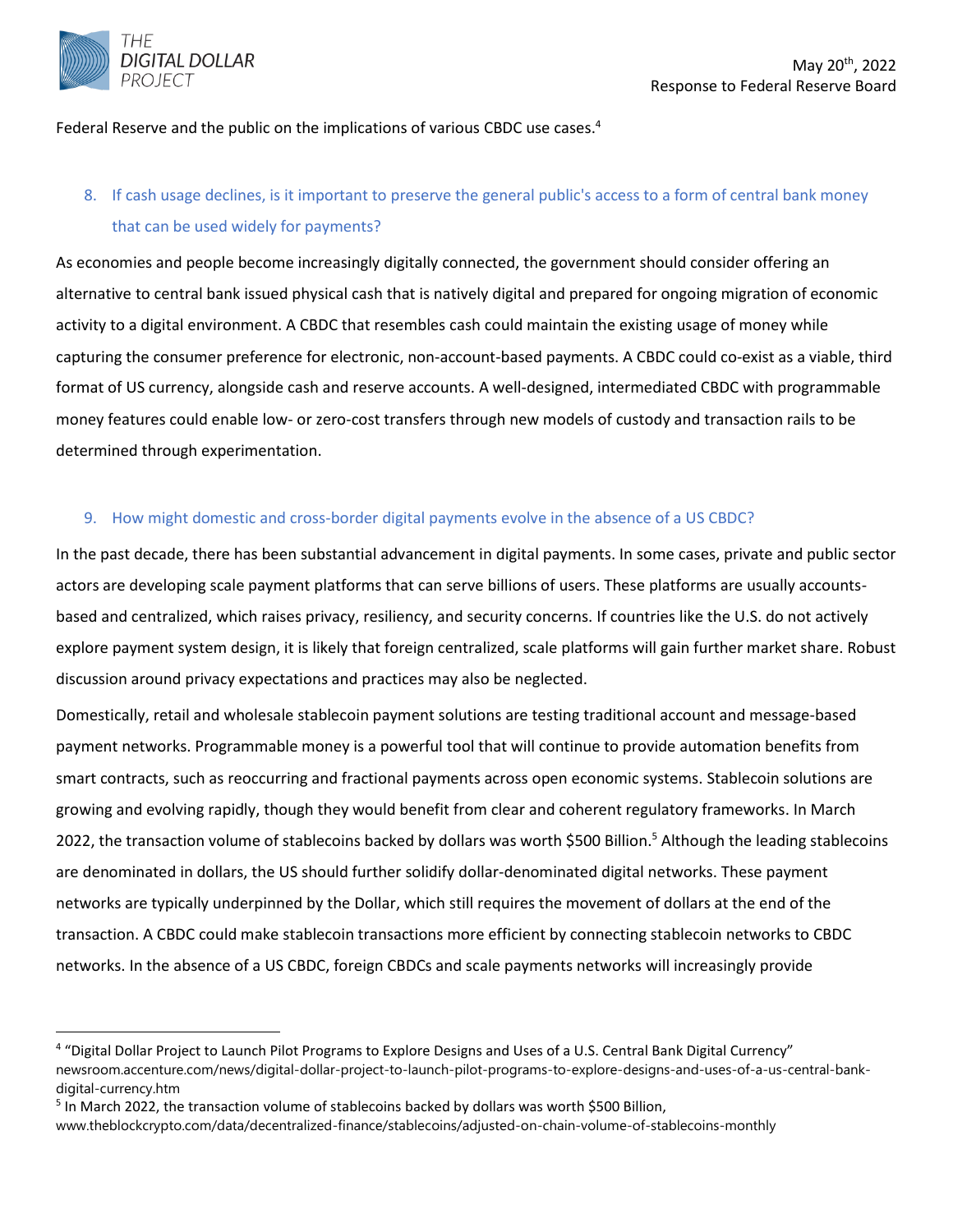

modernized payment rails across wholesale and retail users.

## 10. How should decisions by other large economy nations to issue CBDCs influence the decision whether the United States should do so?

The decision of other large economy nations to issue CBDC will have a meaningful impact on global finance and America's economy. Preserving the dollar's central role in the global economy is an appropriate and correct objective of US policy. Foreign countries are developing CBDC capabilities to replace traditional payment rails and provide CBDC as a service to global financial participants. The global leaders of CBDC exploration will dictate the technology and standards in CBDC development. The Digital Dollar Project hopes that the US will take a leadership role and design a CBDC that upholds our democratic values of freedom, economic stability, and personal privacy.

In a CBDC future, the US should be engaged and lead discussions regarding governance, interoperability, security, privacy, and scalability standards, rather than reacting to foreign CBDC decisions. CBDC usage for wholesale transactions will be critically important to facilitate the continued role of the dollar as an international trade settlement currency. Recent work internationally has demonstrated the utility of a wholesale CBDC. The Banque de France demonstrated the ability to settle in a foreign currency outside of the issuing nation while still providing transaction data to the issuing central bank.<sup>6</sup> The Bank of International Settlements Innovation Hub has been exploring the requirements to link wholesale infrastructure to CBDC networks. This work portrays an important ability for global nations to use central bank money. Overall, while technology is but one factor underpinning global currency use and adoption, it is an important one – the US must future-proof the role of the Dollar in an increasingly digital world. In early 2021, the Hoover Institute convened a working group of distinguished experts in national security, finance,

economics, central banking, technology policy, and computer science to study the global implications of the digital yuan, or e-CNY, China's central bank digital currency. During the period of study, over 250 million Chinese people have opted into the e-CNY. In March 2022, the working group issued its analysis<sup>7</sup>, which detailed the degree to which China has established first-mover advantage in, not only the deployment, but the technical underpinnings of CBDC. The study notes that e-CNY will be a digital substitute for paper money, grant more Chinese people access to the banking system, and provide Beijing with greater oversight and control of business and individual financial transactions. It warns that the e-CNY enhances Beijing's ability to exercise political control over Chinese society and provides a significant opportunity for China to cement its international leadership of payment technology innovation and adoption, set economic norms

<sup>6</sup> "Banque de France, Bank for International Settlements and Swiss National Bank conclude successful cross-border wholesale CBDC experiment", www.banque-france.fr/en/communique-de-presse/banque-de-france-bank-international-settlements-and-swiss-nationalbank-conclude-successful-cross

 $^7$  Digital Currencies: The US, China, And The World At A Crossroads, edited by Darrell Duffie & Elizabeth Economy, Hoover Institution, March 4, 2022, at: https://www.hoover.org/sites/default/files/research/docs/duffie-economy\_digitalcurrencies\_web\_revised.pdf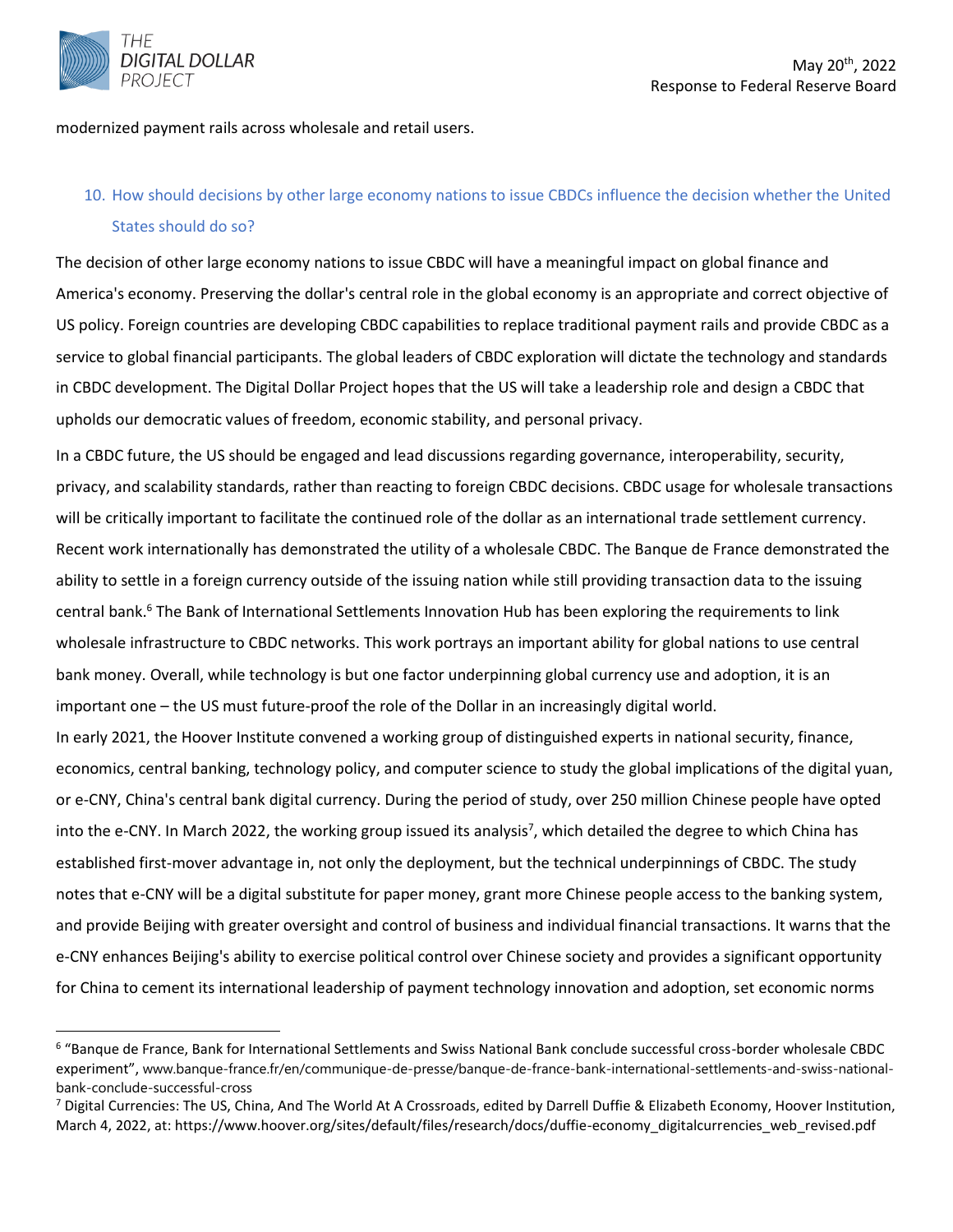

and technical standards that align with its authoritarian governance system, and increase its ability to undercut the traditional dominance of the US dollar as a source of geo-economic and strategic influence. The Hoover study warns that the spread of the e-CNY might diminish the role of the dollar as the world's reserve currency and undermine the ability of the United States to deploy financial sanctions against rogue international actors.

The Hoover study proposes a pathway toward revitalizing US financial leadership on the international stage in the digital age. It calls on the United States to respond to a spectrum of key policy concerns raised by the e-CNY and improve incentives for innovation and competition in its own payment systems. It advocates expediting development of technology and standards for a possible digital dollar affirmatively committed to democratic norms of privacy, accountability, transparency, and security in shaping the global rules surrounding central bank digital currencies. The Hoover study offers three broad recommendations for a US response to the emergence of non-USD CBDC: The United States should launch a well-resourced CBDC research and development effort drawing on the talent of US government, private sector, and university actors to ensure privacy, prevent illegal payments, and provide for a competitive and innovative payment landscape. The United States should establish a strategic plan for payment systems in the US digital economy that provides for the development of data privacy standards and the integration of CBDCs, fast-payment systems, and private payment arrangements, such as stablecoins. The United States should step up to lead the development of an international regulatory framework around digital currencies, including CBDCs, that prioritizes consumer protection, privacy, financial anti-crime compliance, financial stability, and the protection of monetary sovereignty.

#### 11. Are there additional ways to manage potential risks associated with CBDC that were not raised in this paper?

The Federal Reserve should continue CBDC experimentation with the private sector on diverse use cases to understand potential risks associated with CBDC. Real-world testing and engagement is necessary to uncover CBDC implications on markets and users.

# 12. How could a CBDC provide privacy to consumers without providing complete anonymity and facilitating illicit financial activity?

The geo-political and economic challenge of China's e-CNY is significant and should not be ignored. Yet, it should also not be overstated or feared. The goal of a free society should not be to emulate a closed one. The US did not vanquish the Soviet Union by emulating the USSR's failed centrally controlled economy. Rather, the US out-performed and better served its citizenry through the efficiency and dynamism of its free market, incentive-based private sector economy and the endurance of its aspirational ideals of individual liberty. The challenge of the e-CNY calls for a similar return to free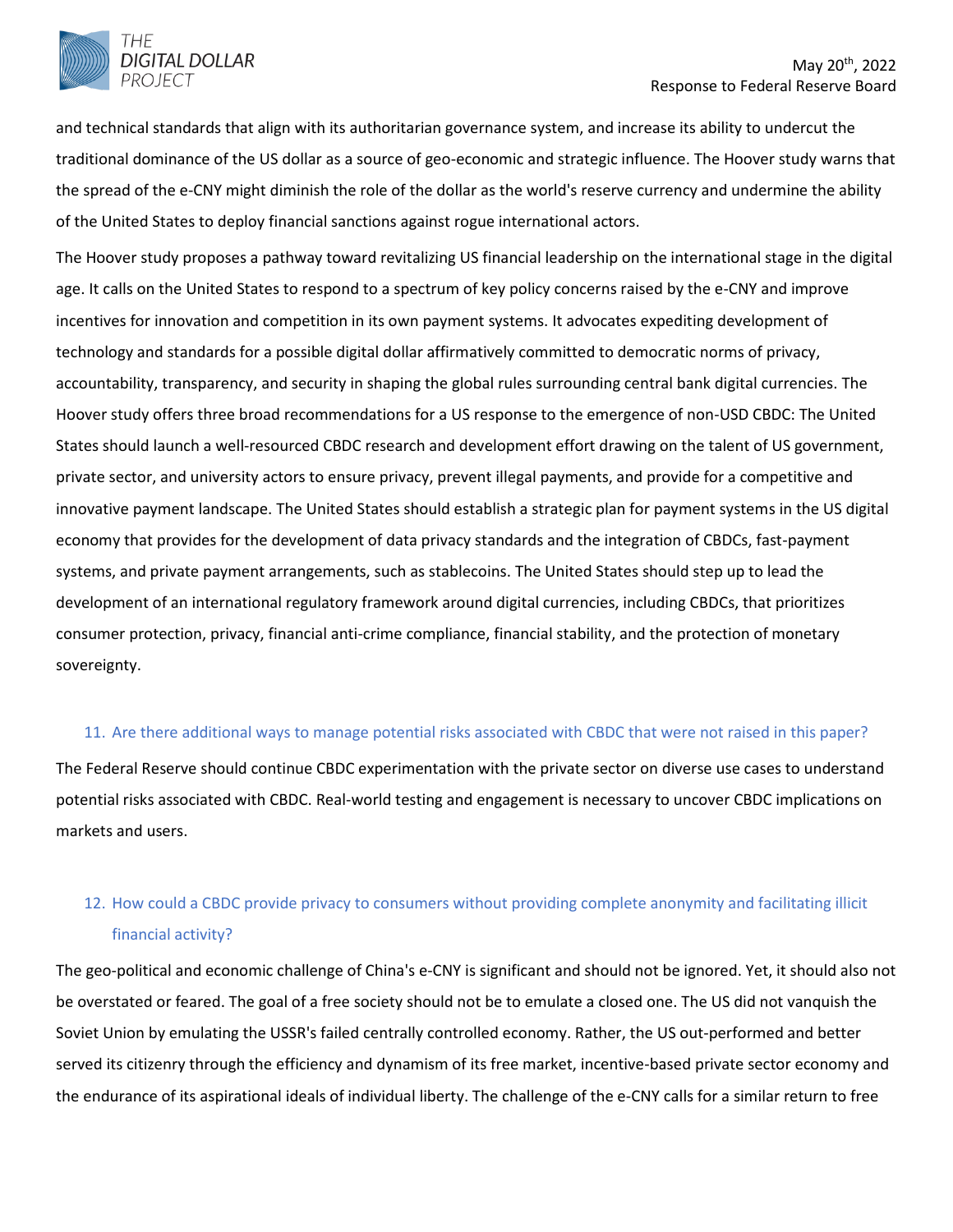

society fundamentals. If the US is to assert a leading role in setting global standards for CBDC, just as it was a leader in setting the standards for the first wave of the Internet, then it must expand its exploration of CBDC itself. But it must do so in a way that is consistent with democratic values of individual liberty, freedom of speech, personal privacy, limited government, and the rule of law.

Some of those ideals are set out in the US Constitution including freedom of speech, assembly, and worship and the Fourth Amendment's right to personal privacy. From that amendment stems a body of jurisprudence defining the balance between an individual's right to privacy and the federal government's limited ability to abridge that privacy in pursuit of legitimate law enforcement, national defense, or other overriding objectives.

Although a right to financial and information privacy is not specifically established by the Fourth Amendment, for the last half-century, courts have generally protected privacy using a doctrine called "reasonable expectation of privacy." Even so, Fourth Amendment privacy protections have been eroded considerably since the attacks of September 11, 2001. In fact, no account-based financial transactions are truly private because, in every case, they require personal identity as a prerequisite step. The Fourth Amendment's jurisprudence needs to evolve further in this digital era to renew the balance between economic privacy with other societal priorities.

There is no "consumer transaction" limitation contained in the Fourth Amendment. Privacy protections, constitutional or otherwise, must clearly apply to data generated by all legal use, not just consumer use, of a US CBDC if it is to enjoy broad societal support. The Digital Dollar Project believes a well-functioning US CBDC should be private, secure, accessible, and transparent<sup>8</sup>

Without inviolable protections for such civil liberties as freedom of speech, assembly, free enterprise, and individual economic privacy, a US CBDC would be no more worthy of a democratic society than the currency of an authoritarian one. The American people – and free people everywhere - have everything to gain by encoding into a US CBDC stout protections for individual liberty and privacy. The US has everything to lose by neglecting it. The issue is essential to the future of real democracy.

With the proper Fourth Amendment jurisprudence and thoughtful design choices relating to anonymity and individual privacy, a US CBDC could well enjoy superior privacy protections than many competing instruments—whether provided by commercial interests or other sovereigns. A US CBDC may have certain advantages over non-sovereign stablecoins if it is properly and affirmatively bound by constitutional Fourth Amendment protections, to which private stablecoins would not be subject. Coding traditional democratic ideals of economic liberty and privacy into a US CBDC will greatly enhance its global appeal. Hundreds of millions of people here and abroad may well be reluctant to surrender their

<sup>8</sup> http://digitaldollarproject.org/wp-content/uploads/2021/05/Digital-Dollar-Project-Whitepaper\_vF\_7\_13\_20.pdf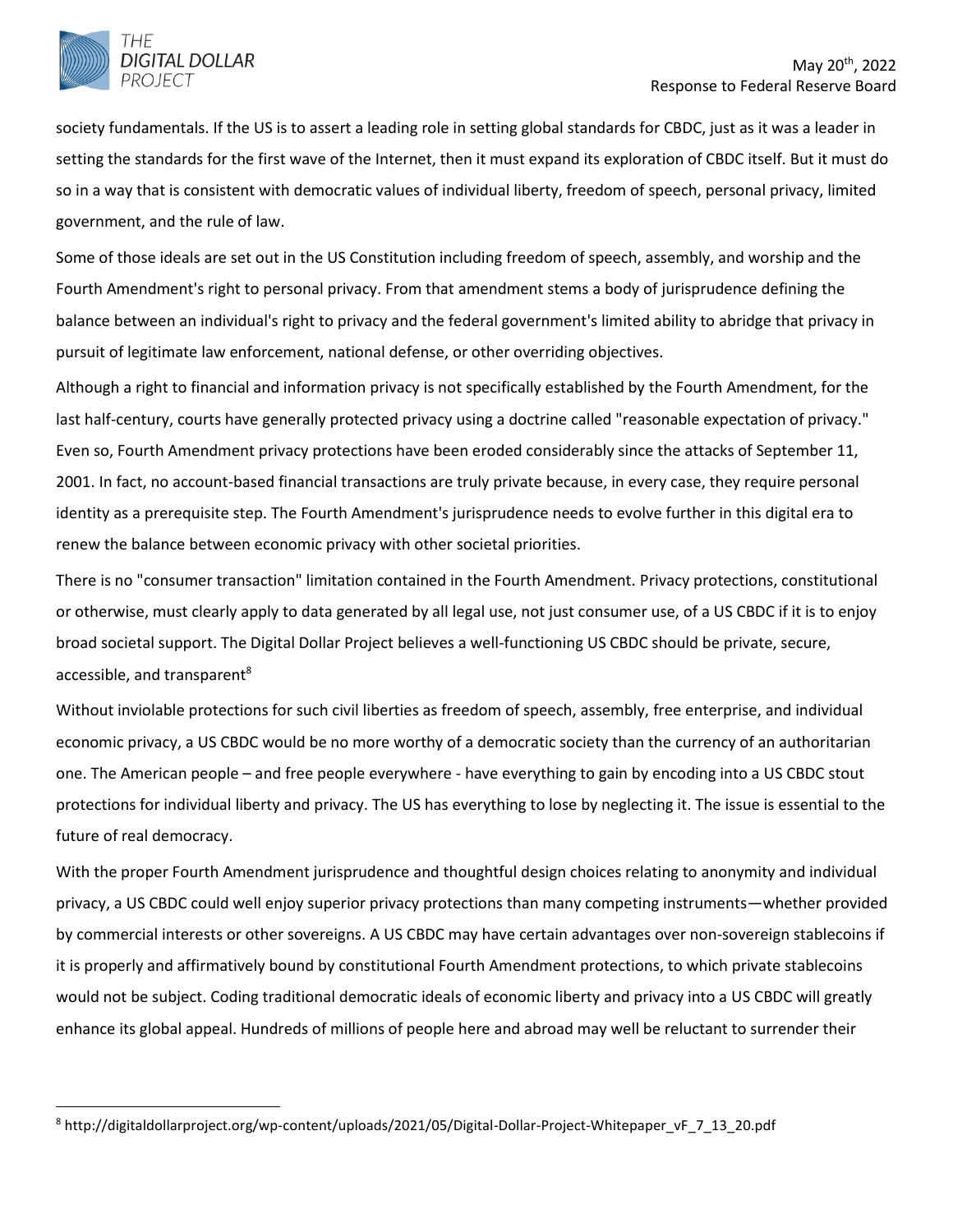economic security and autonomy to authoritarian state surveillance simply for the convenience of digital payments. As it has often in its history, the US has the opportunity to lead in a way consistent with its finest ideals.

Protecting constitutional privacy rights while ensuring effective law enforcement can be achieved by taking advantage of the design flexibility of digitally based CBDC, where technology constraints are less restrictive of policy objectives than traditional analog systems. A US CBDC could be constructed to provide privacy to citizens by maintaining a two-tiered banking system where banks, fintechs, and other service providers conduct identity verifications, just as they do in today's model. Identity verifications can be tiered and specific to the type of activity that customers are conducting. Identity management can leverage zero-knowledge-proofs and verifiable credentials to maintain data privacy. Criminal activity enforcement should follow today's existing legal model where financial institutions have oversight over their customers, and the government can only access customer user information through a subpoena.

# 13. How could a CBDC be designed to foster operational and cyber resiliency? What operational or cyber risks might be unavoidable?

One of the key attributes sought by many central banks is developing a new, independent payment rail that can be used by consumers and businesses alike in times of a national crisis. The design of a CBDC should be flexible and modular to foster operational and cyber resilience as the network continues to scale. Notwithstanding these features, it remains an open question what type of payment rail or system should underpin a CBDC, and the Fed is largely silent on this topic in its discussion paper. The DDP strongly encourages the Fed to focus exploratory work on appropriate CBDC rails as ultimate selection will have a profound impact on system governance, interoperability, security, resiliency, and privacy. More specifically, CBDC rail options range from a centralized government database to open public blockchains to middle-ground permissioned blockchains with curated nodes and validators. While testing is necessary to better understand technical, operational, and governance implications of underlying CBDC rails, DDP suggests that the Fed should avoid pursuing a highly centralized database system. Such an approach could raise critical security and resiliency concerns. A highly centralized database would also raise privacy concerns given the "honey-pot" of information contained in a centralized place. Finally, a centralized database would likely have interoperability disadvantages relative to more open ledger designs.

A likely preferable design approach would focus on a DLT-based or inspired CBDC network that prevents a single point of attack. If designed as a distributed network, such a network would definitionally be a more resilient and redundant data construct. Additionally, a blockchain-based CBDC could utilize a multi-signature wallet to stop single-channel attacks. Funds could be verified and transacted locally within a wallet. If a CBDC enabled offline payments during low or no network connection, the system would be resilient to operational failures or disruptions such as natural disasters, electrical outages, and other issues.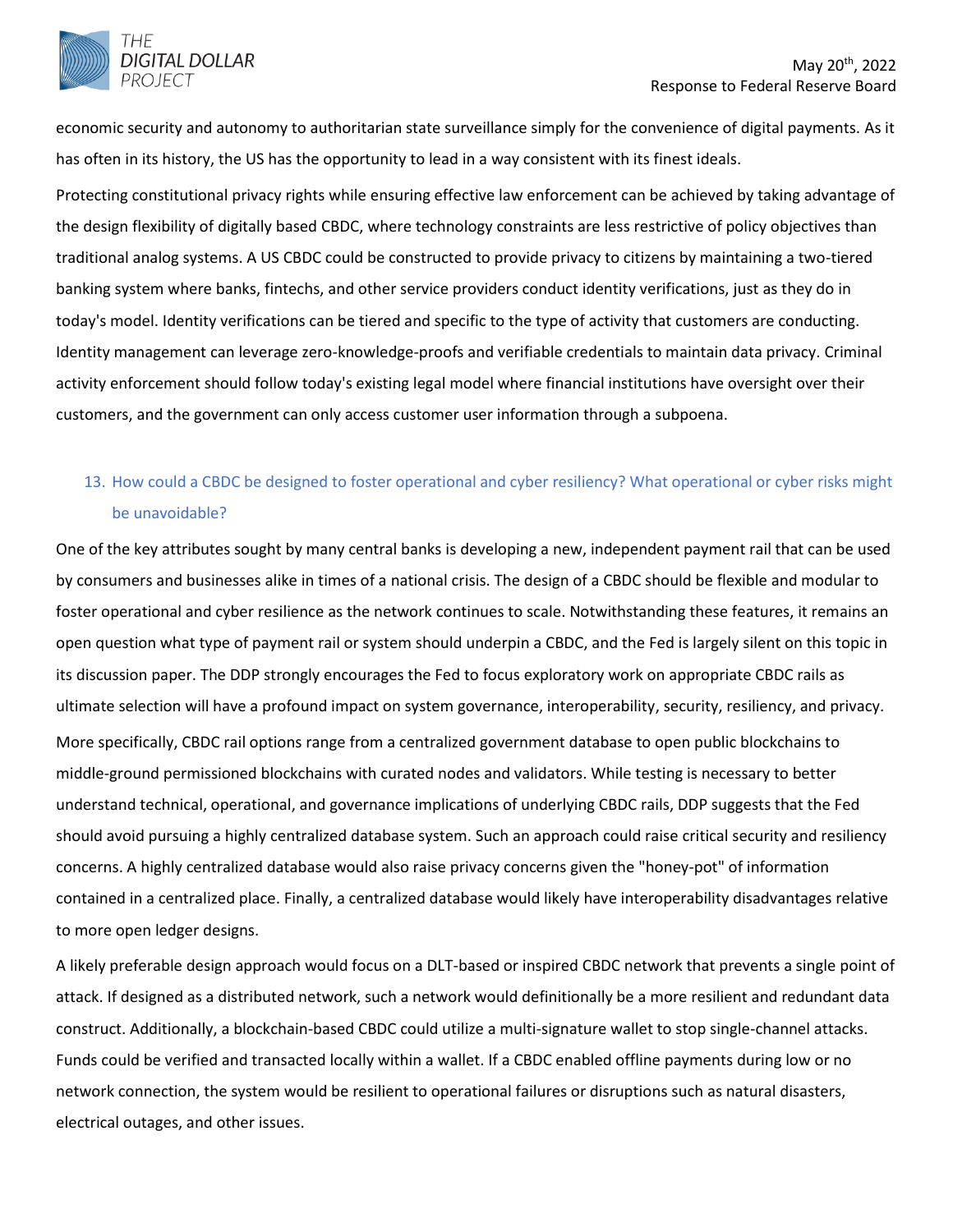

To this end, systems designed with distributed architectural components and validations can continue to operate when other parts of the network are offline or unavailable. In an extreme case, if the entire system goes offline, then the ability to conduct transactions offline allows digital currency to exhibit a degree of resiliency regardless of its online/offline status. Offline transactions will no doubt have limits as security of these transactions are directly proportional to the storage capacity in secure end-devices such as chip cards or secure storage options. Unavoidable cyber risks include cryptographic algorithm insecurity over the lifetime of any digital currency used. Digital currencies are typically comprised of cryptographic keys that are intended to be resistant to attacks. There is a direct correlation between the strength of algorithm used, the size of the cryptographic key material, the compute time to generate the encrypted or signed data, the time value of the data, and the compute time to cryptographically 'break' or compute the above with access to the key. Evaluation of cryptography durability is an area of focus and exploration for central banks. Much like how security features on old physical bills are easier to replicate, the design must consider a modular infrastructure that prepares for advancements in attack capabilities. Certain security features may have tradeoffs that reduce functionality or may not be enforceable, e.g., recall old digital currencies and re-issue new ones. Further exploration and experimentation into the design requirements of diverse use cases will help shed light on the potential risks and design trade-offs.

#### 14. Should a CBDC be legal tender?

As a complement to cash, which holds legal tender status, a CBDC should be treated the same as its physical counterpart. Of note, however, legal tender status in the US means something different from most countries. Neither the statute (31 US Code § 5103) nor any federal law compels an individual or entity to accept currency or coins as payment for goods and services. Therefore, legal tender status would not guarantee CBDC acceptance.

#### **CBDC Design**

#### 15. Should a CBDC pay interest? If so, why and how? If not, why not?

Like physical cash, which does not pay interest, a CBDC should not pay interest. Notably, most countries exploring CBDCs around the world do not propose to pay interest.

While an interest-bearing CBDC could serve as a monetary policy tool, it would compete against existing depository institutions with negative implications for the financial sector, including potential bank disintermediation, increased cost of credit, and possible disruption of money market funds and other short-term assets. Further, elevated redemptions to a US CBDC during times of financial stress could exacerbate a troubled economy. Importantly, a renumerated CBDC would make it attractive to hoard money, whereas today, it is impractical to store significant amounts of cash.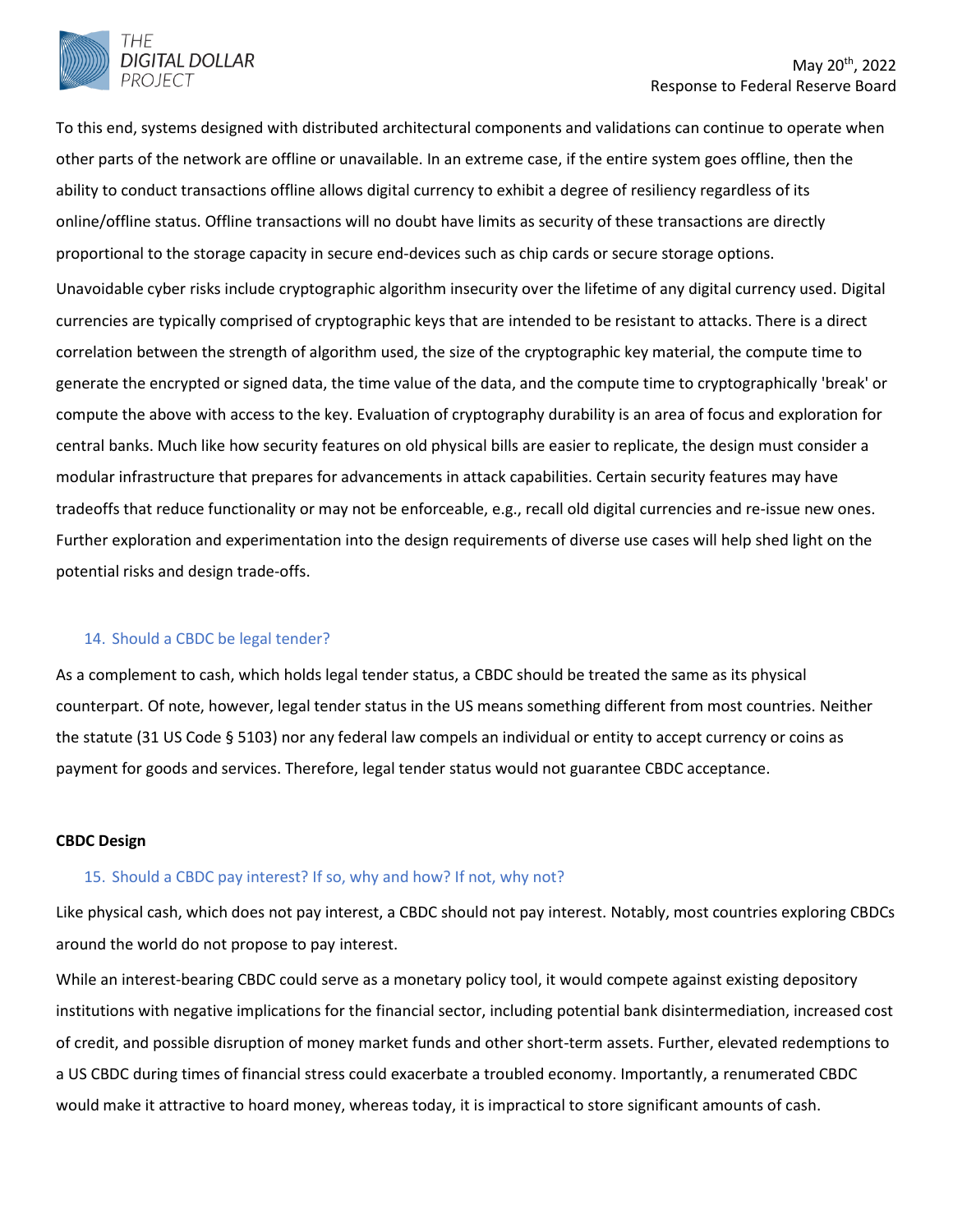

An interest-bearing CBDC also raises the possibility of negative interest-bearing CBDC tokens, incentivizing dollar spending but lowering public confidence in dollars. Critically, implementing an interest rate on CBDC could have other far-reaching ramifications, including the heightened risk of the Federal Reserve being viewed as an agent of the government rather than the independent institution it is intended to serve today.

### 16. Should the amount of CBDC held by a single end user be subject to quantity limits?

If a US CBDC does not bear interest, consumers will likely be incentivized to continue to hold their money in an interest bearing commercial bank account as opposed to accumulating significant CBDC holdings. This of course, is dependent on economic considerations such as how much interest is being paid and current inflation rates. CBDC could be perceived as a safer alternative to other government liabilities (e.g., Treasuries subject to interest rate and liquidity risk). DDP believes that the key questions are whether the impacts on the structure of the banking system or the implementation of monetary policy under extreme scenarios would be significant enough to warrant imposing and enforcing limits. Limits would ideally be avoided in the long-term but perhaps considered during earlier, testing phases.

# 17. What types of firms should serve as intermediaries for CBDC? What should be the role and regulatory structure for these intermediaries?

A fully mature CBDC ecosystem will require healthy involvement from diverse intermediaries. CBDC is a government responsibility, but one that most thoughtfully and carefully integrates with private sector technologies and intermediaries. CBDC infrastructure will require similar industry involvement as existing cash, commercial bank, and reserve-account payment infrastructures that require significant involvement from the private sector to control onboarding, security, governance, management, and reporting. Commercial banks, technology companies, fintechs, retail users, clearing and settlement institutions will all be key partners and will require regulatory frameworks that ensure healthy network usage.

With respect to distribution of CBDC, it is important that the Fed leverage the commercial capabilities of the private sector in order to maximize access and financial inclusion benefits. For this reason, as previously noted, a digital dollar should be offered to consumers through banks and regulated fintech firms. Fintech, in particular, holds promise in broadening distribution of digital wallets in order to reach un-and-under-banked individuals.

With respect to CBDC payment rails, the private sector should be involved in helping to develop and operationalize the system. For example, if a blockchain-based system is developed, then private sector entities, including non-profits or newly-formed utilities, could be tasked with helping to validate and maintain the distributed ledger. Careful governance requirements would need to be crafted regarding the specific roles and access to information of participants. By using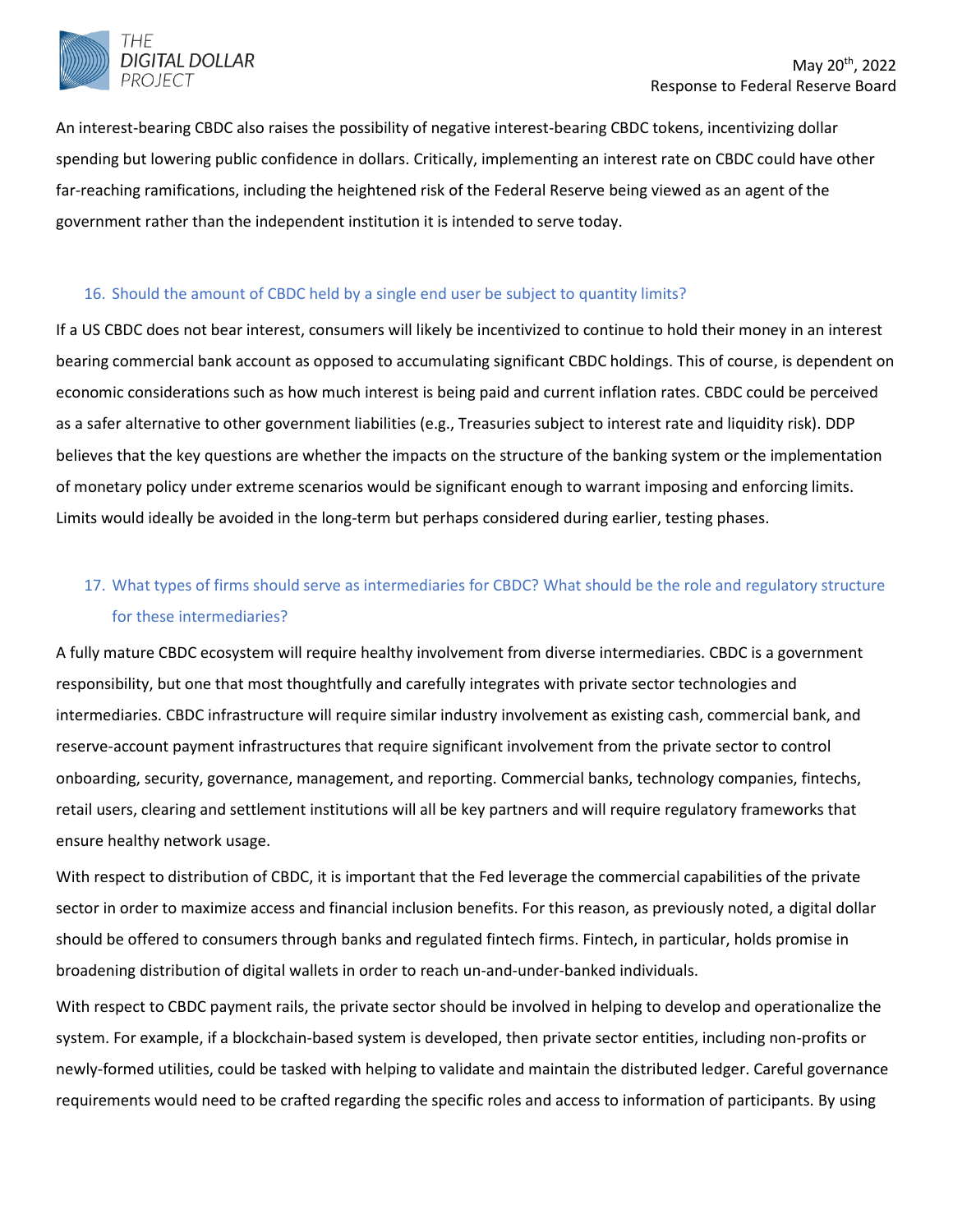

innovative cryptographic technologies across operators and participants in a CBDC network may be able to enhance privacy and limit any one actor's access to sensitive payments data.

### 18. Should a CBDC have "offline" capabilities? If so, how might that be achieved?

One of the key desirable features enabled by digital currencies is offline payments. Similar to the features of cash and banknotes, the offline capabilities of CBDCs are a crucial enabler and necessary for addressing remote users, stability in emergency scenarios, or potential network outages. Offline capabilities of CBDC have a unique set of challenges, namely the reconciliation of transactions that have been performed offline with the 'normal' state of the CBDC ledger when the wallet goes back online. Security controls at the endpoint prevent a user from double spending, and risk mitigation via transaction limits and volumes will prevent runaway conditions, if these controls are ever circumvented. The security controls are typically secure elements that have been deployed over many decades and have been battle-tested to provide security and resilience to cyber-attacks. Offline capabilities of CBDC are a risk management decision, and although there may be hesitation to enable this capability, there are various controls and mitigations that can enable offline features. Importantly, offline transaction capabilities preserve the existing cash ecology, which is inherently offline and peer-to-peer. The Digital Dollar Project intends to further explore technical architectures and requirements of offline transactions through future pilot programs.

#### 19. Should a CBDC be designed to maximize ease of use and acceptance at the point of sale? If so, how?

Yes, the DDP believes a CBDC should be competitive and easy to use alongside existing forms of payment across various use cases. In order to further understand the preferences of users for CBDC adoption, the DDP recommends that the Federal Reserve continues to engage the private sector.

# 20. How could a CBDC be designed to achieve transferability across multiple payment platforms? Would new technology or technical standards be needed?

To support wide ranging use cases, a CBDC will need to enable transferability across traditional and DLT-based networks. CBDC development should consider emerging token standards, such as SWIFT's intended use of ISO-20022<sup>9</sup> as viable future token networks that will aim to connect with future CBDC networks. In a CBDC system with diverse intermediaries, its design will need to support payments across networks and share transactional data. Earlier this year, Michael J. Hsu, the Acting Comptroller of the Currency spoke about the need for architecture standards and

<sup>9</sup> https://www.swift.com/standards/iso-20022/iso-20022-programme/timeline